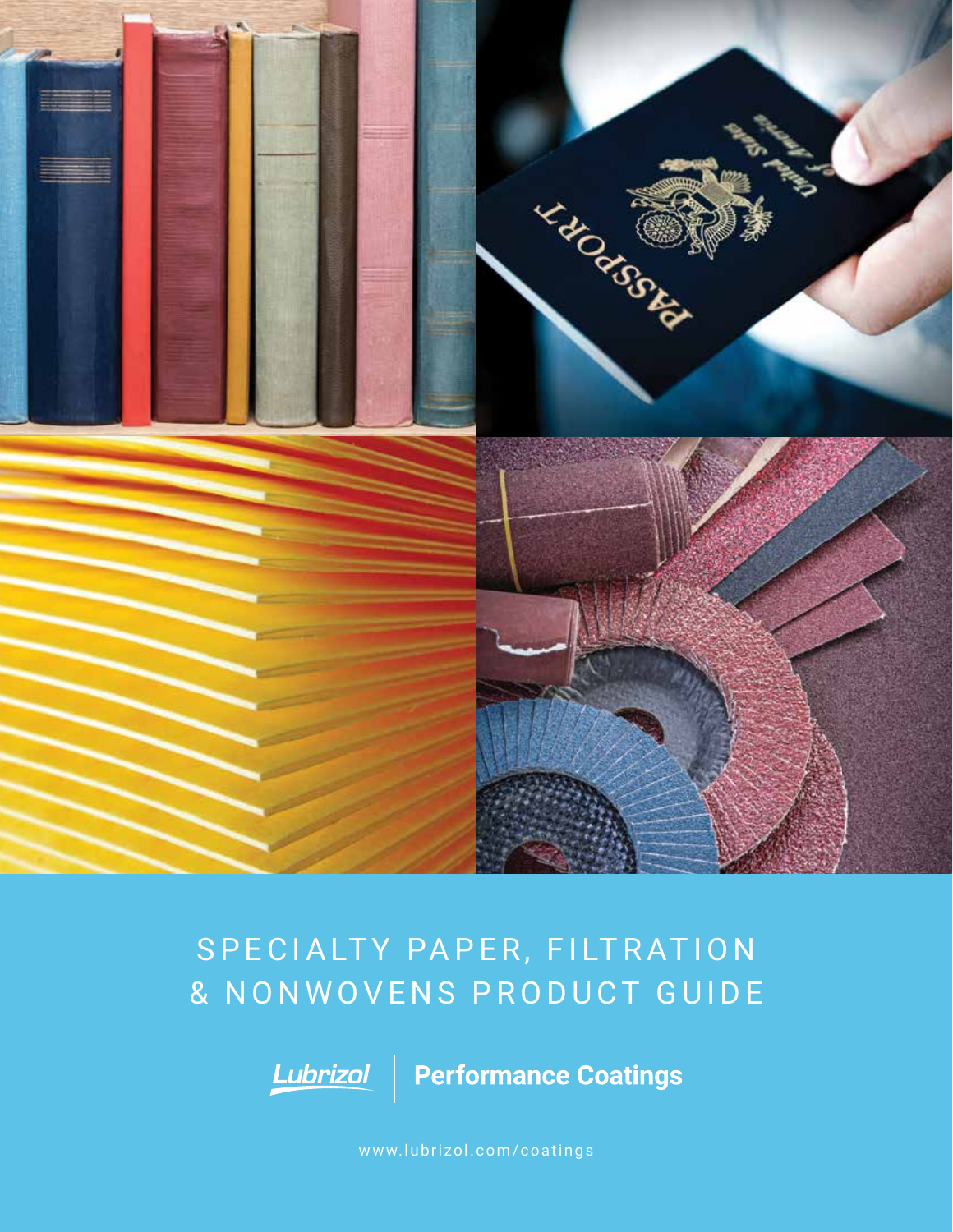



# INNOVATIVE TECHNOLOGIES, CUSTOMIZED SOLUTIONS

### Customer-Driven R&D and Custom-Tailored Solutions

Lubrizol's extensive portfolio of polymers and custom-formulated solutions for filtration and specialty paper applications include an excellent choice of formaldehyde-free and NMP-free options within our Hycar®, Carboset™, Vycar™ and Sancure™ product lines.

> Lubrizol research scientists use statistical modeling and have access to virtually thousands of monomer combinations, providing them with the right tools for continuous innovation. If the right solution for a given application is not available from Lubrizol's existing portfolio, we can modify existing technology or forge new product development to meet customer needs.

# Compliance & Safety Focused

# **FOCUS** PRODUCTS

Our formaldehyde-free technologies mean that formaldehyde is not known to be present in raw materials used, added as a preservative, or generated during the curing process. Ultimately, this means the formaldehyde level is below the detectable limit of 2 ppm. Similarly, products designated as NMP-free mean no N-Methyl Pyrrolidone is intentionally used in the formulation, but trace amounts may be detectable from common equipment cross–contamination sources at a level less than 0.1% and typically less than 0.05%.



Hystretch™ V-90 is a formaldehyde-free, APEO-free acrylic copolymer that provides excellent softness with a low degree of tack. Hystretch V-90 has outstanding mechanical stability, excellent heat and light stability and is suggested for paper, polyester and fiberglass applications where flexibility and low tack are critical parameters.

#### Solsperse™ W100

Solsperse™ W100 is a very good, general purpose dispersant effective in dispersing both organic and inorganic materials is aqueous systems. It can be used to disperse organic colorants, fillers, flame retardants and other materials into various waterbased coating systems. Solsperse W100 also has less water sensitivity than other common dispersant and surfactant technologies.

#### Hystretch™ V-90

### Hycar® 27005

Hycar® 27005 is a firm, self-crosslinking polymer that delivers high wet and dry stiffness. This formaldehyde-free polymer is suggested for use in fiberglass and paper applications and can be used as either a saturant or coating. Hycar 27005 provides very low Cobb Size values and outstanding wet and dry tensile properties.

## Vycar™ 460x122

Vycar™ 460x122 is a firm, APEO-free, vinyl chloride acrylic copolymer designed for paper and nonwoven applications. Vycar 460x122 provides abrasion resistance, flame-retardance and provides resistance to water, oils and other chemicals.

## Carboset® 3076

Carboset® 3076 is a formaldehyde free, aqueous thermosetting resin designed for use in paper and fiberglass applications. This carboxylated acrylic solution polymer is based on approximately 85% renewable, bio-based materials. When fully crosslinked, this material provides outstanding tensile and solvent resistance properties with no formaldehyde emissions during the cure cycle. This material is also B stage curable if it has not gone through full cure cycle.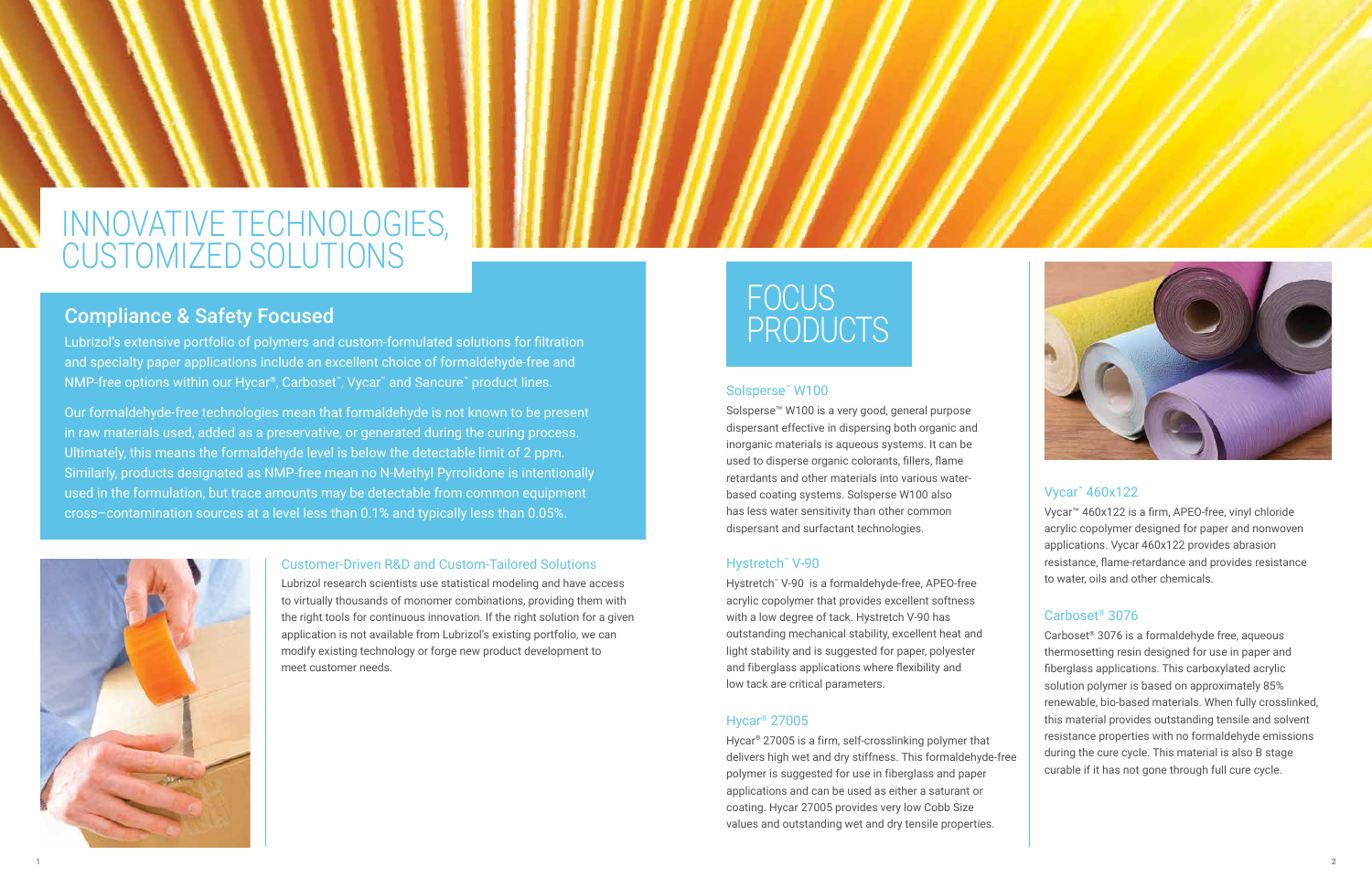## Specialty Paper Market Segment

|        |                                                      |                |               | <b>Typical Physical Properties</b> |           |                  |                   | <b>Typical Performance Properties</b> |                       |                            |                    |                  |                 |                 |
|--------|------------------------------------------------------|----------------|---------------|------------------------------------|-----------|------------------|-------------------|---------------------------------------|-----------------------|----------------------------|--------------------|------------------|-----------------|-----------------|
|        | <b>Lubrizol Product</b>                              | ပ္စ<br>Γg      | <b>Solids</b> | 玉                                  | Viscosity | Heat<br>Reactive | Carbox-<br>ylated | Tensile                               | Solvent<br>Resistance | Resistance<br><b>Water</b> | Tear<br>Resistance | Internal<br>Bond | <b>MIT Fold</b> | Mullen<br>Burst |
|        | Hystretch™ V-60                                      | $-60$          | 50.5          | 7.1                                | 40        | Yes              | Yes               |                                       |                       | $\circ$                    |                    |                  |                 |                 |
|        | Hystretch™ V-43                                      | $-43$          | 50            | 8.5                                | 200       | Yes              | Yes               | $\bullet$                             |                       | $\circ$                    |                    |                  |                 | $\circ$         |
|        | Hystretch™ V-90                                      | $-43$          | 50            | 4.5                                | 150       | No               | Yes               | $\bullet$                             |                       | $\circ$                    |                    |                  |                 | $\circ$         |
|        | Hystretch <sup>™</sup> V-95                          | $-29$          | 46            | 4                                  | 25        | Yes              | Yes               | $\circ$                               | $\circ$               | $\circ$                    |                    |                  | $\bullet$       | $\bullet$       |
|        | Carbobond <sup>™</sup> 26387                         | $-23$          | 61            | 5                                  | 275       | Yes              | Yes               | $\circ$                               | $\circ$               | $\bullet$                  | $\circ$            | $\bullet$        |                 |                 |
|        | Hycar <sup>®</sup> 26477                             | $-20$          | 48            | 5.7                                | 125       | Yes              | Yes               | $\bullet$                             | $\circ$               | $\bullet$                  | $\bullet$          | $\circ$          | $\circ$         | $\circ$         |
|        | Hycar <sup>®</sup> 26083                             | $-15$          | 52.5          | 6                                  | 55        | Yes              | Yes               | $\circ$                               | $\circ$               | $\circ$                    | $\bullet$          | $\bullet$        | $\circ$         | $\bullet$       |
|        | Hycar <sup>®</sup> 26322                             | $-15$          | 51            | $\overline{4}$                     | 40        | Yes              | Yes               | $\bullet$                             | $\circ$               | $\circ$                    | $\bullet$          | $\circ$          | $\circ$         |                 |
| Soft   | Hycar <sup>®</sup> 26552A                            | $-15$          | 47            | 4.5                                | 110       | Yes              | Yes               | $\bullet$                             | $\circ$               | $\bullet$                  |                    |                  |                 | $\circ$         |
|        | Hycar <sup>®</sup> 26120E                            | $-11$          | 50            | 3.8                                | 115       | Yes              | <b>No</b>         | $\bullet$                             | $\bullet$             | $\bullet$                  | $\circ$            | $\bullet$        | $\bullet$       | $\bullet$       |
|        | Hycar <sup>®</sup> 2671                              | $-11$          | 53            | 5                                  | 170       | Yes              | Yes               | $\bullet$                             | $\bullet$             | $\circ$                    | $\circ$            | $\bullet$        | $\bullet$       | $\bullet$       |
|        | Hycar <sup>®</sup> 26345                             | -6             | 50            | 3.6                                | 20        | Yes              | Yes               | $\bullet$                             | $\bullet$             | $\circ$                    |                    | $\bullet$        | $\bullet$       | $\bullet$       |
|        | Hycar <sup>®</sup> 2679                              | -3             | 49            | 3.7                                | 100       | Yes              | Yes               | $\bullet$                             | $\bullet$             | $\circ$                    |                    | $\bullet$        | $\bullet$       | $\bullet$       |
|        | Hycar <sup>®</sup> 26796                             | $\overline{0}$ | 48            | 5                                  | 120       | Yes              | Yes               | $\bullet$                             | $\bullet$             |                            |                    | $\bullet$        | $\bullet$       | $\bullet$       |
|        | Hycar <sup>®</sup> FF-26916                          | $\overline{2}$ | 50            | 8.5                                | 65        | Yes              | Yes               | $\bullet$                             |                       |                            | $\bullet$          | $\bullet$        |                 |                 |
|        | Carbobond <sup>™</sup> 26373                         | 5              | 58            | 2.6                                | 90        | Yes              | Yes               | $\circ$                               |                       | $\bullet$                  |                    | $\bullet$        |                 |                 |
|        | Vycar <sup>™</sup> 460X46                            | 7              | 49            | 7                                  | 35        | Yes              | Yes               |                                       | $\bullet$             | $\circ$                    |                    | $\bullet$        | $\circ$         |                 |
|        | Hycar <sup>®</sup> 26084                             | 8              | 49            | 6.1                                | 100       | Yes              | Yes               | $\circ$                               | $\bullet$             | $\circ$                    | $\bullet$          | $\bullet$        |                 |                 |
|        | Hycar <sup>®</sup> 26349                             | 12             | 49            | 4.6                                | 135       | Yes              | No                | $\bullet$                             | $\bullet$             | $\circ$                    |                    | $\bullet$        |                 | $\bullet$       |
|        | Hycar <sup>®</sup> 26091                             | 20             | 50            | 6.8                                | 35        | Yes              | Yes               | $\bullet$                             | $\bullet$             | $\circ$                    | $\circ$            | $\bullet$        |                 |                 |
|        | Hycar <sup>®</sup> 26288                             | 20             | 49            | $\overline{4}$                     | 60        | Yes              | Yes               |                                       |                       | $\bullet$                  |                    |                  |                 |                 |
|        | Hycar <sup>®</sup> 26138                             | 25             | 49            | 5.5                                | 60        | Yes              | <b>No</b>         | $\bullet$                             | $\bullet$             | $\bullet$                  |                    | $\circ$          |                 | $\bullet$       |
| Medium | Hycar <sup>®</sup> 26523                             | 27             | 42            | 5.2                                | 17        | No               | Yes               |                                       | $\bullet$             |                            |                    |                  |                 |                 |
|        | Hycar <sup>®</sup> 26869S                            | 29             | 48            | 6                                  | 200       | Yes              | No                | $\bullet$                             | $\bullet$             | $\bullet$                  |                    |                  |                 | $\bullet$       |
|        | Hycar® FF-26921                                      | 29             | 44            | 8                                  | 65        | Yes              | Yes               | $\bullet$                             | $\bullet$             |                            |                    |                  |                 |                 |
|        | Hycar <sup>®</sup> 26348                             | 30             | 48.5          | 6                                  | 200       | Yes              | No                | $\circ$                               | $\bullet$             | $\circ$                    | $\circ$            | $\bullet$        |                 |                 |
|        | Hycar <sup>®</sup> 26907                             | 31             | 48            | 6                                  | 100       | No               | Yes               | $\bullet$                             |                       | $\bullet$                  |                    |                  |                 |                 |
|        | Vycar <sup>®</sup> VA-450                            | 32             | 45            | 3                                  | 500       | Yes              | No                | $\circ$                               |                       |                            |                    |                  |                 |                 |
|        | Hycar <sup>®</sup> 26450                             | 32             | 46            | $\overline{4}$                     | 25        | Yes              | Yes               | $\bullet$                             | $\bullet$             | $\circ$                    |                    |                  |                 | $\bullet$       |
|        | Hycar <sup>®</sup> 26391E                            | 36             | 50            | 3.6                                | 125       | Yes              | Yes               | $\bullet$                             | $\circ$               | $\bullet$                  |                    |                  |                 | $\bullet$       |
|        | Vycar <sup>™</sup> 460x122                           | 40             | 51            | $5.0$                              | 50        | Yes              | Yes               | $\bullet$                             | $\circ$               | $\circ$                    |                    |                  |                 | $\bullet$       |
|        | Vycar <sup>™</sup> 460x58                            | 40             | 50            | 6                                  | 20        | Yes              | Yes               | $\bullet$                             | $\circ$               | $\circ$                    |                    |                  |                 | $\bullet$       |
|        | Hycar <sup>®</sup> 26599<br>Hycar <sup>®</sup> 26315 | 42<br>55       | 45<br>49.5    | 3<br>2.1                           | 20<br>36  | Yes<br>Yes       | Yes<br>Yes        | $\bullet$<br>$\bullet$                | $\circ$               | $\bullet$<br>$\bullet$     |                    |                  |                 | $\bullet$       |
|        | Hycar <sup>®</sup> 27005                             | 53             | 48            | 4                                  | 150       | Yes              | Yes               | $\bullet$                             | $\circ$               | $\bullet$                  |                    |                  |                 |                 |
|        | Hycar <sup>®</sup> 26968                             | 59             | 46.5          | 3                                  | 100       | Yes              | Yes               | $\bullet$                             | $\circ$               | $\bullet$                  |                    |                  | $\bullet$       |                 |
| Hard   | Vycar <sup>™</sup> 352                               | 69             | 57            | 10.3                               | 20        | No               | No                | $\circ$                               | $\circ$               | $\circ$                    |                    | $\bullet$        |                 |                 |
|        | Carbocure <sup>™</sup> TSR-72                        | 72             | 35            | 4.6                                | 50        | Yes              | Yes               | $\bullet$                             | $\bullet$             | $\circ$                    |                    |                  |                 | $\bullet$       |
|        | Vycar <sup>™</sup> 460X104                           | 73             | 51            | 5                                  | 20        | No               | Yes               | $\bullet$                             | $\bullet$             |                            |                    |                  |                 |                 |
|        | Carboset <sup>®</sup> 3076                           | N/A            | 46            | 3.4                                | 700       | Yes              | Yes               | $\bullet$                             | $\bullet$             | $\circ$                    |                    |                  |                 |                 |
|        | Hycar <sup>®</sup> 26459                             | 105            | 45            | $3.5\,$                            | $50\,$    | Yes              | Yes               | $\circ$                               |                       | $\bullet$                  |                    |                  |                 |                 |

Hycar® 26120E Highly redispersible; excellent stability in machine processing; balance of physical properties and heat stability; general purpose, sterilizable binder; cationic compatible

Hycar® 2671 General purpose saturant with balance of physical properties; solvent resistance; mechanical and heat stability; sterilizable

Hycar<sup>®</sup> 26345 Excellent cold flex, solvent resistance and heat stability

Hycar® 2679 Flexible saturant; balance of strength and toughness properties; excellent abrasion & solvent resistance; block resistance

Specialty Paper Market Segment

 **Lubrizol Product Further Description/Other Information**

Soft

Hystretch™ V-43 Very soft and elastic

Carbobond™ 26387 High solids heat reactive saturant for tape and wallcoverings; very good elongation and fold endurance

Hycar® 26477 Soft binder with balance of strength and toughness properties; excellent mechanical stability; hydrophobic polymer

Hycar® 26083 White-water color; low temp flex; excellent resistance to discoloration; saturant for tape and pre-mask

Hycar<sup>®</sup> 26322 | Tape saturant; high elongation, high tear and delamination

Hycar® 26552A | Formaldehyde-free<sup>1</sup>, sterilizable binder; highly dispersible until cured

binder; excellent light fastness

with filler addition

Hycar® 26288 Heat sealable; broad FDA compliance

Hycar® 26796 Paper saturant that has outstanding fold endurance properties; self-thickening

Hycar® FF-26916 Formaldehyde-free<sup>1</sup> with excellent wet & dry tensile; internal bond and very scrub resistant

Carbobond™ 26373 Heat sealable; tough; high solids; very broad FDA compliance; hydrophobic; high solids

Vycar™ 460X46 Flame retardant tough polymer with good abrasion and chemical resistance

Hycar® 26084 Heat sealable; tough polymer with broad FDA approvals

Hycar® 26349 Excellent abrasion, solvent & plasticizer resistance; coatings provide toughness and block resistance; can be used as is or

Hycar<sup>®</sup> 26091 | Broad FDA compliance; oil and grease resistance

Hycar® 26138 Tape release coatings; excellent abrasion, solvent & water resistance; coatings provide toughness and block resistance;

Hycar<sup>®</sup> 26523 | Tape release coatings; hydrophilic; excellent oil & solvent resistance

Hycar® 26869S | Durable hydrophobic binder with excellent abrasion and solvent resistance; hot tensile strength

 $Hycar^*$  FF-26921 Formaldehyde-free<sup>1</sup>; excellent for fiberglass and synthetic media, fast curing, hot tensile strength

nt solvent resistance; excellent release & re-adhesion properties

low extractables, methanol stable

lass and paper; vinyl acetate polymer

ity; oil resistant and hydrophilic

good color, filtration paper and nonwoven coatings

nonwoven applications

paper with antimony oxide; filtration; durable paper coatings

r; suitable for food grade filtration and packaging applications

s; broad FDA compliance, methanol stable

and saturant; wall paper, card stock, filtration; excellent color

netics; low formaldehyde

esistance; flame retarding; formaldehyde-free<sup>2</sup>; printable; excellent

oil and solvent resistance; high temperature dimensional stability; can replace

lor and mechanical stability; salt stable; paper and nowoven saturant;

yde-free<sup>1</sup>; hydrophilic; firm

Medium

printable; excellent re-adhesion properties

Hard

 $_3$   $\circ$  Good  $\bullet$  Very Good  $\bullet$  Very Good  $_4$ <sup>1</sup>Limit of detectable measurement <2 ppm

Hystretch™ V-60 Controlled tack; ultra-soft, dust holding performance in filtration; non-skid coatings

Hystretch™ V-90 Very soft, formaldehyde-free<sup>1</sup>, non-skid coatings

Hystretch™ V-95 Flexible binder for conformable products; elastic recovery

| TIVUAL FF-ZU9ZT               | FUITILIQUEIIVUE TIEE, EXCEIIEIII TUI TIDEI UIQSS Q                                             |
|-------------------------------|------------------------------------------------------------------------------------------------|
| Hycar <sup>®</sup> 26348      | Tape release coatings; hydrophobic; excellent                                                  |
| Hycar <sup>®</sup> 26907      | Firm, hydrophobic; excellent wet properties, Ic                                                |
| Vycar <sup>®</sup> VA-450     | General purpose binder for polyester fiber, gla                                                |
| Hycar <sup>®</sup> 26450      | Broad FDA compliance, high crosslink density                                                   |
| Hycar <sup>®</sup> 26391E     | Pleatable; stiff; highly water resistant; very go                                              |
| Vycar <sup>™</sup> 460x122    | Stiff, flame retardant polymer for paper and ne                                                |
| Vycar <sup>™</sup> 460x58     | Stiff flame retardant polymer; works well in pa                                                |
| Hycar <sup>®</sup> 26599      | Firm, good wet strength hydrophilic polymer;                                                   |
| Hycar <sup>®</sup> 26315      | Heat sealable; excellent strength & stiffness; I                                               |
| Hycar <sup>®</sup> 27005      | Formaldehdye-free <sup>1</sup> polymer; paper coating a                                        |
| Hycar <sup>®</sup> 26968      | Stiff hydrophobic binder for paper and synthe                                                  |
| Vycar <sup>™</sup> 352        | Tape release coatings; excellent chemical res<br>re-adhesion properties                        |
| Carbocure <sup>™</sup> TSR-72 | Stiff, thermosetting polymer with excellent oil<br>melamine formaldehyde resins as an additive |
| Vycar <sup>™</sup> 460X104    | Flame retardant; crosslinkable; excellent colo<br>formaldehyde-free                            |
| Carboset <sup>®</sup> 3076    | Thermosetting solution polymer; formaldehyd                                                    |
| Hycar <sup>®</sup> 26459      | Hydrophobic stiff binder; low formaldehyde                                                     |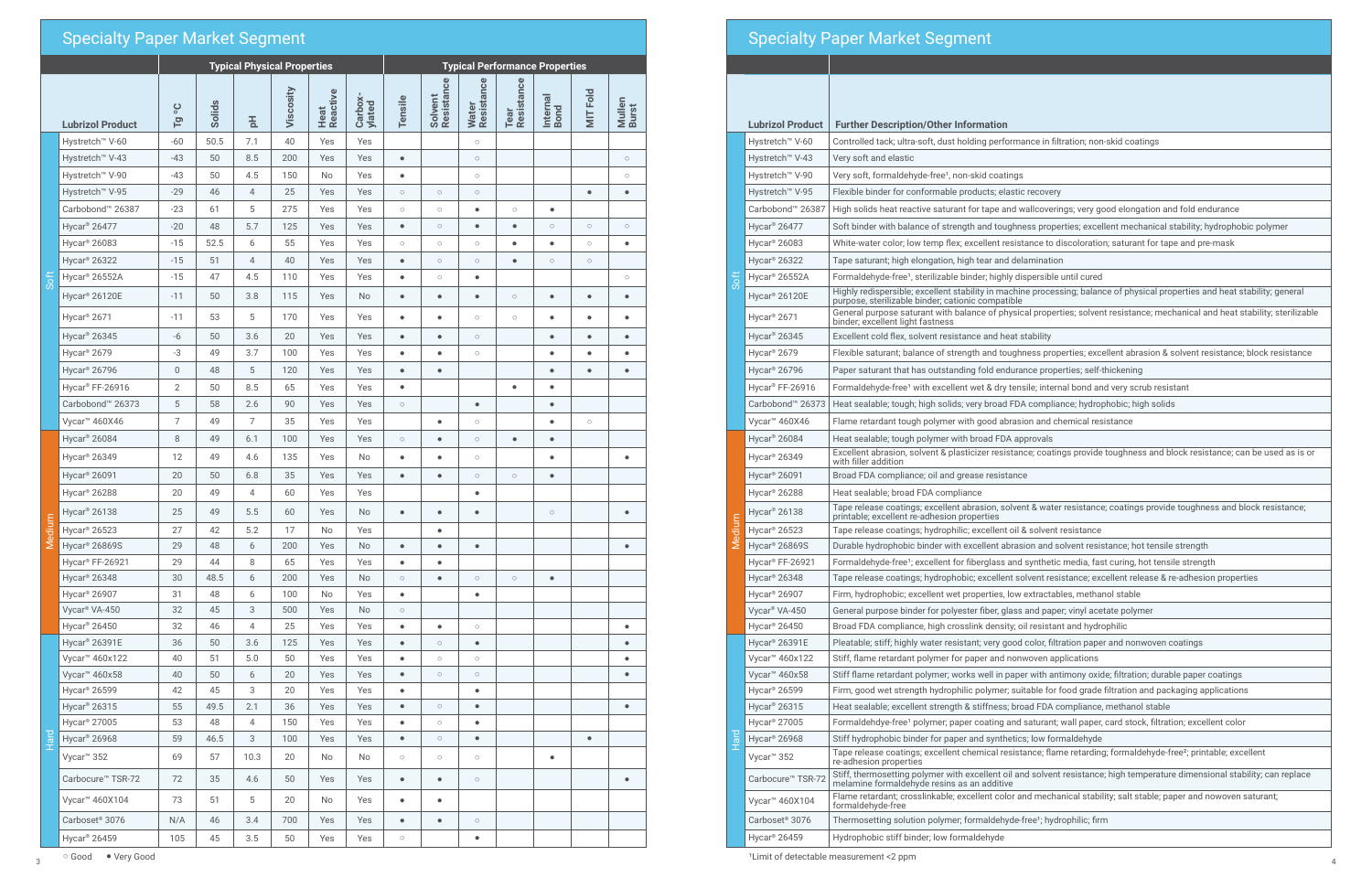| <b>Specialty Paper Additives</b> |                       |          |                                                                                  |                                                                                                                                                                                                       |  |  |  |  |  |  |  |
|----------------------------------|-----------------------|----------|----------------------------------------------------------------------------------|-------------------------------------------------------------------------------------------------------------------------------------------------------------------------------------------------------|--|--|--|--|--|--|--|
| <b>Product Name</b>              | APE-Free <sup>1</sup> | % Active | <b>Applications</b>                                                              | <b>Performance</b>                                                                                                                                                                                    |  |  |  |  |  |  |  |
| Solthix" A200                    | Yes                   | 30       | Alkali-swellable emulsion thickener<br>for water-based coatings.                 | High efficiency, short rheology, develops<br>viscosity upon addition of neutralizing base.                                                                                                            |  |  |  |  |  |  |  |
| Solthix" A300                    | Yes                   | 18       | Alkali-swellable emulsion thickener<br>for water-based coatings.                 | High efficiency, imparts longer flow than Solthix™ A200 to<br>control penetration, develops viscosity upon addition of<br>neutralizing base.                                                          |  |  |  |  |  |  |  |
| Solthix" A301                    | Yes                   | 36       | Alkali-swellable emulsion thickener<br>for water-based coatings.                 | High efficiency, short rheology, develops viscosity upon<br>addition of neutralizing base; Good suspension properties.                                                                                |  |  |  |  |  |  |  |
| Solsperse" 27000                 | Yes                   | 100      | Water-based dispersant for<br>pigment dispersions; good for<br>synthetic fibers. | Nonyl phenyl ethoxylate (NPE) free; Increase pigment<br>concentration; Improved pigment wetting; Better tinctorial<br>properties; Excellent storage stability.                                        |  |  |  |  |  |  |  |
| Solsperse" 40000                 | Yes                   | 85       | Water-based inorganic<br>pigment dispersant.                                     | Low foaming; Increase pigment concentration; Improved<br>gloss/lower haze; No detrimental effect on water resistance;<br>Improvements in flocculation resistance.                                     |  |  |  |  |  |  |  |
| Solsperse" 46000                 | Yes                   | 40       | Water-based dispersant for synthetic<br>fibers (polyester and nylon).            | Stable resin-free dispersions; Compatibility with a wide<br>range of binders including: acrylic, epoxy, polyurethane,<br>alkyd; Minimal affect on water resistance.<br>Excellent viscosity stability. |  |  |  |  |  |  |  |
| Solsperse" W100                  | Yes                   | 40       | General purpose dispersant for<br>waterborne fillers, mineral<br>and colorants.  | Low foaming dispersant used to disperse fillers and pigments<br>to optimal particle size. Delivers excellent water resistance.                                                                        |  |  |  |  |  |  |  |

<sup>1</sup>APE not intentionally used, but trace amounts may be detectable at low levels. ²NMP not intentionally used in the formulation and is <0.1% and typically < 0.05%. ³Defined by Lubrizol as <140 g/l as measured by EPA Method 24.

# Polyurethane Dispersions

|                         |             |        |   | <b>Typical Physical Properties</b> |                      |                                                                                                                    |      |      |                                                                                                                                                                                                  |
|-------------------------|-------------|--------|---|------------------------------------|----------------------|--------------------------------------------------------------------------------------------------------------------|------|------|--------------------------------------------------------------------------------------------------------------------------------------------------------------------------------------------------|
| <b>Lubrizol Product</b> | <b>Type</b> | Solids | 품 | Viscosity<br>(CP)                  | (Vb) NO <sub>2</sub> | (psi)<br>$(\text{psi})$<br>$\vec{a}$<br>Elongation a<br>Break %<br><b>Modulus</b><br>Tensile<br>Strength (<br>100% |      |      | <b>Description/Suggested Uses</b>                                                                                                                                                                |
| Aptalon" M8100          | Polyamide   | 37     | 8 | 300                                | 25                   | 1724                                                                                                               | 2303 | 227  | Hard, abrasion resistant, heat resistant.<br>Appropriate for decor paper, bookcover and<br>specialty paper applications.                                                                         |
| Permax" 202             | Polyether   | 40     | 5 | 500                                | <10                  | 310                                                                                                                | 5000 | 750  | Medium soft nonionic polyether, Good MVTR,<br>NMP-free <sup>2</sup> . Appropriate for medical and<br>specialty applications.                                                                     |
| Permax" 232             | Polyether   | 35     | 5 | 300                                | 26                   | 160                                                                                                                | 1300 | 650  | Soft, flexible elastic polyether with good<br>hydrolytic stability; high MVTR, nonionic low<br>VOC <sup>3</sup> , NMP-free <sup>2</sup> . Appropriate for medical<br>and specialty applications. |
| Sancure" 20025F         | Polyester   | 48     | 8 | 500                                | 27                   | 300                                                                                                                | 4100 | 1000 | Low VOC <sup>3</sup> , soft, elastic polymer; good heat<br>stability, heat sealing, and abrasion resistance                                                                                      |
| Sancure" 861            | Polyether   | 40     | 8 | 650                                | 30                   | 650                                                                                                                | 2600 | 580  | Soft, durable adhesives; low VOC <sup>3</sup> , for use in<br>nonwoven, bookcover, decor paper and other<br>specialty applications.                                                              |
| Sancure" 2715           | Polyether   | 38     | 9 | 750                                | 31                   | 1100                                                                                                               | 3300 | 425  | Firm, hard, low VOC <sup>3</sup> , tough film with fast<br>property development; medium hard aliphatic<br>polyether urethane, NMP-free <sup>1</sup>                                              |

| <b>Product Selection - by Market</b> |                |                  |                       |                  |                |                      |           |                  |                |                   |                     |                |                |
|--------------------------------------|----------------|------------------|-----------------------|------------------|----------------|----------------------|-----------|------------------|----------------|-------------------|---------------------|----------------|----------------|
| <b>Resins &amp; Polymers</b>         | ပ္စ<br>Γg      | <b>Abrasives</b> | <b>Air Filtration</b> | <b>Bookcover</b> | Décor          | Liquid<br>Filtration | Gasketing | <b>MAT/Facer</b> | <b>Medical</b> | Paper<br>Coatings | <b>Tape Sarants</b> | Wallpaper      | Specialty      |
| Hystretch" V-60                      | $-60$          |                  | $\blacksquare$        |                  |                |                      |           |                  |                | $\blacksquare$    |                     |                |                |
| Hystretch" V-43                      | $-43$          |                  |                       |                  | ٠              |                      |           |                  |                | ٠                 | ٠                   |                | ٠              |
| Hystretch" V-90                      | $-43$          |                  |                       |                  | ٠              |                      |           |                  |                | $\blacksquare$    | ٠                   |                | ٠              |
| Hystretch" V-95                      | $-29$          |                  |                       |                  | ٠              |                      |           | $\blacksquare$   |                |                   |                     |                | $\blacksquare$ |
| Carbobond" 26387                     | $-23$          |                  |                       | ٠                |                |                      | ×,        |                  |                |                   | $\blacksquare$      | ٠              |                |
| Hycar <sup>®</sup> 26477             | $-20$          | ٠                |                       | $\blacksquare$   |                |                      |           | $\blacksquare$   |                |                   |                     | ш              |                |
| Hycar <sup>®</sup> 26083             | $-15$          |                  |                       | ٠                |                |                      |           |                  |                |                   | $\blacksquare$      |                |                |
| Hycar <sup>®</sup> 26322             | $-15$          |                  |                       |                  |                |                      |           |                  |                |                   | ٠                   |                |                |
| Hycar <sup>®</sup> 26552A            | $-15$          |                  |                       |                  |                |                      |           | $\blacksquare$   | ٠              |                   |                     |                |                |
| Hycar <sup>®</sup> 26120E            | $-11$          |                  | $\blacksquare$        | ٠                |                |                      | ٠         |                  | ٠              |                   |                     | ٠              |                |
| Hycar <sup>®</sup> 2671              | $-11$          |                  | $\blacksquare$        | ٠                |                |                      | u,        |                  | ٠              |                   | ٠                   |                |                |
| Hycar <sup>®</sup> 26345             | $-6$           | $\blacksquare$   |                       | ٠                |                |                      |           |                  |                |                   |                     |                |                |
| Hycar <sup>®</sup> 2679              | $-3$           | $\blacksquare$   | $\blacksquare$        | ш                |                |                      |           | $\blacksquare$   |                | $\blacksquare$    | $\blacksquare$      | g,             |                |
| Hycar <sup>®</sup> 26796             | $\mathsf 0$    |                  |                       | $\blacksquare$   |                | $\blacksquare$       |           |                  |                |                   |                     |                |                |
| Hycar <sup>®</sup> FF26916           | $\overline{2}$ |                  | ٠                     | ٠                |                |                      |           |                  | ٠              | ٠                 |                     | ш              |                |
| Carbobond" 26373                     | $\,$ 5 $\,$    |                  |                       |                  | $\blacksquare$ |                      |           |                  |                | $\blacksquare$    |                     |                | $\blacksquare$ |
| Vycar" 460X46                        | $\overline{7}$ |                  |                       |                  |                | ٠                    | ×,        |                  |                | ٠                 |                     | ٠              |                |
| Hycar <sup>®</sup> 26084             | $\,8\,$        |                  |                       | $\blacksquare$   |                |                      |           |                  |                | ٠                 |                     |                |                |
| Hycar <sup>®</sup> 26349             | 12             | $\blacksquare$   | ٠                     | ш                |                | ٠                    |           | ٠                |                | ٠                 |                     |                |                |
| Hycar <sup>®</sup> 26091             | 20             | $\blacksquare$   |                       |                  |                |                      |           |                  |                | ٠                 |                     |                |                |
| Hycar <sup>®</sup> 26288             | 20             |                  |                       |                  |                | ٠                    |           |                  |                | ٠                 |                     |                |                |
| Hycar <sup>®</sup> 26138             | 25             | $\blacksquare$   | $\blacksquare$        | $\blacksquare$   |                |                      |           | $\blacksquare$   |                | $\blacksquare$    |                     |                |                |
| Hycar <sup>®</sup> 26523             | 27             |                  |                       |                  |                | ٠                    |           |                  |                | ٠                 |                     |                | ٠              |
| Hycar <sup>®</sup> 26869S            | 29             |                  | $\blacksquare$        |                  |                |                      |           | u,               |                | u,                |                     |                |                |
| Hycar® FF-26921                      | 29             |                  | ٠                     |                  |                | ٠                    |           | ٠                |                |                   |                     |                |                |
| Hycar <sup>®</sup> 26348             | $30\,$         |                  |                       |                  |                |                      |           |                  |                | ٠                 |                     |                |                |
| Hycar <sup>®</sup> 26907             | 31             |                  | ٠                     |                  | u,             | ٠                    |           |                  |                | ٠                 |                     | $\blacksquare$ |                |
| Vycar" VA-450                        | 32             |                  | ٠                     |                  |                | ٠                    |           | ٠                |                | ٠                 |                     |                |                |
| Hycar <sup>®</sup> 26450             | 32             |                  | ш                     |                  |                |                      |           | ш                |                |                   |                     |                |                |
| Hycar <sup>®</sup> 26391             | 36             |                  | $\blacksquare$        |                  |                | ٠                    |           |                  |                | ٠                 |                     | ٠              |                |
| Vycar <sup>™</sup> 460x58            | 40             |                  | ٠                     |                  |                |                      |           | ٠                |                | ٠                 |                     |                |                |
| Vycar <sup>™</sup> 460x122           | 42             |                  | ٠                     |                  |                |                      |           | ٠                |                | ٠                 |                     |                |                |
| Hycar <sup>®</sup> 26599             | 42             |                  |                       |                  |                |                      |           |                  |                | ٠                 |                     |                |                |
| Hycar <sup>®</sup> 27005             | 53             |                  | $\blacksquare$        |                  | ٠              |                      |           | $\blacksquare$   |                |                   |                     | $\blacksquare$ |                |
| Hycar <sup>®</sup> 26315             | 55             |                  | ٠                     |                  | ш              | ٠                    |           | ٠                |                |                   |                     | ٠              |                |
| Hycar <sup>®</sup> 26968             | 59             |                  | ٠                     |                  |                | ٠                    |           |                  |                |                   |                     |                |                |
| Vycar" 352                           | 69             |                  |                       |                  |                |                      |           |                  |                | ٠                 |                     |                |                |
| Carbocure" TSR-72                    | 72             | $\blacksquare$   |                       |                  |                | ٠                    |           | ٠                |                |                   |                     |                | ٠              |
| Vycar" 460X104                       | 73             | $\blacksquare$   | ٠                     |                  |                |                      |           | ٠                |                |                   |                     |                |                |
| Carboset" 3076                       | N/A            |                  | $\blacksquare$        |                  | ٠              | $\blacksquare$       |           | ٠                |                |                   |                     |                |                |
| Hycar <sup>®</sup> 26459             | 105            |                  |                       |                  |                |                      |           | ٠                |                |                   |                     |                | ٠              |